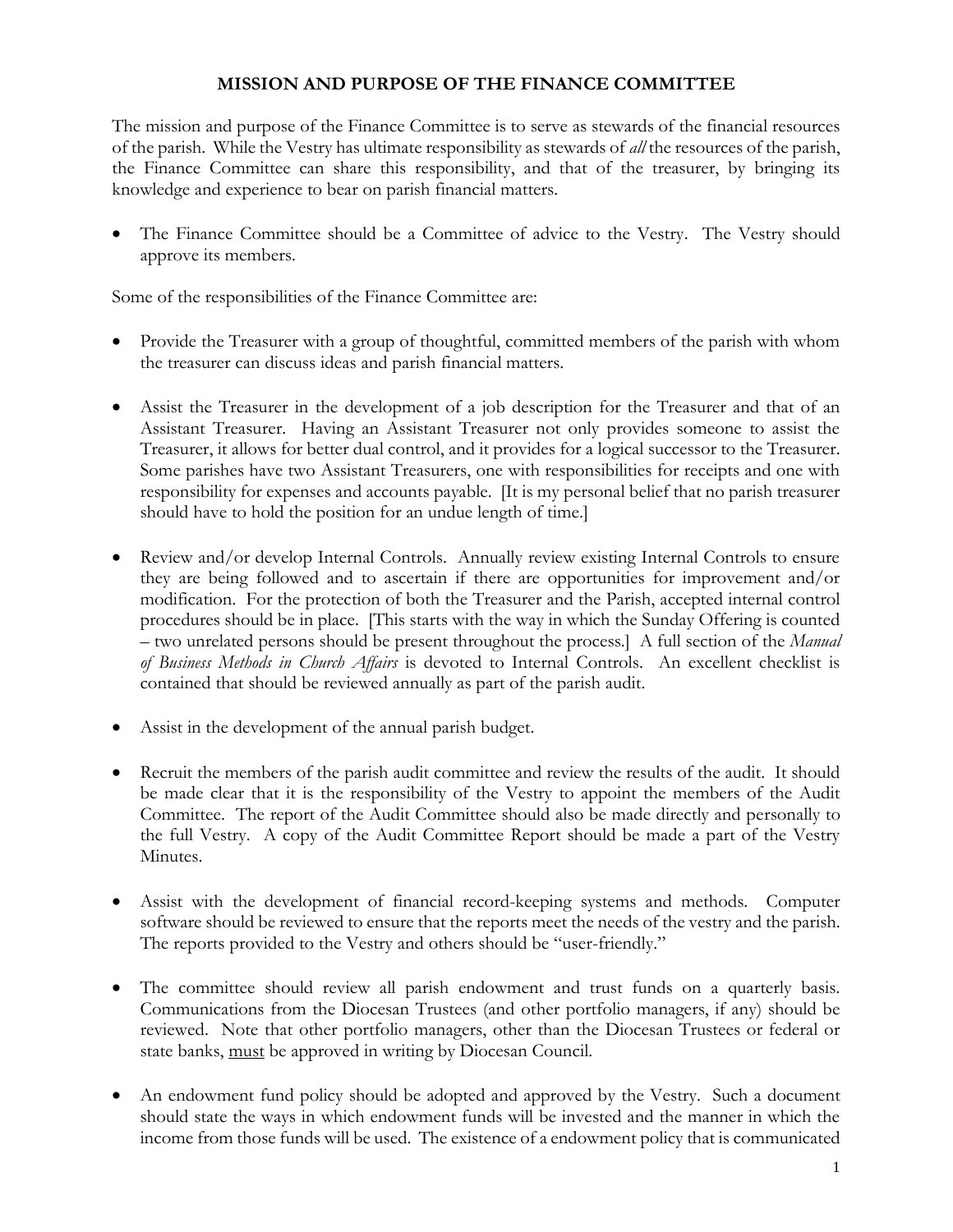to the parish will tend to encourage future bequests and planned gifts to the parish endowment fund since donors will know the parish intends to be good stewards of the funds left to it.

- Working with the Stewardship Committee, develop communications to the parish to accompany the quarterly pledge statements that will educate members of the parish about how their offerings support ministry and mission that makes a significant difference in the lives of both members of the parish and those outside the parish.
- If the parish does not have an expense reimbursement policy, one should be established. Under IRS regulations, the payment of expense allowances, whether an auto allowance or an expense allowance, is taxable income to the recipient and must be reported on a *Form 1099–Misc Income*. This can be avoided by developing an Accountable Expense Reimbursement Policy. Under such a policy, the rector reports expenses to the church and receives reimbursement. Reimbursements paid under such a plan are not taxable and need not be reported to the IRS. Proper documentation concerning the business purpose of the expenses should be provided and maintained by the parish. Such a plan is discussed fully in the *Church and Clergy Tax Guide* published annually by Christian Ministry Resources. The tax guide gives the language the Vestry should use to adopt such a plan that complies with IRS regulations.
- An inventory (with photographs or a video) of all church-owned furniture and fixtures should be maintained. Insofar as possible, the inventory should list the date of acquisition and value. Vestments and altar items should be included. A copy should be maintained off site.
- Develop a records retention policy. The *Manual of Business Methods in Church Affairs* contains a section on records retention with a list showing how long each type of parish record should be maintained.
- Consider developing a plan whereby all vital church records would be microfilmed with a copy maintained off-site. Such parish records include vestry minutes, financial records, records of baptisms, confirmations, marriages, and funerals.
- Establish a policy of computer backup files so that copies of all current computer files are maintained off-site.
- Maintain copies of the *Manual of Business Methods in Church Affairs* published by the Domestic and Foreign Missionary Society of the Protestant Episcopal Church in the USA and available from Episcopal Parish Services [800-93-5544] and of *Church and Clergy Tax Guide* published annually by Christian Ministry Resources to ensure that the Treasurer and the Finance Committee have adequate information to support their work.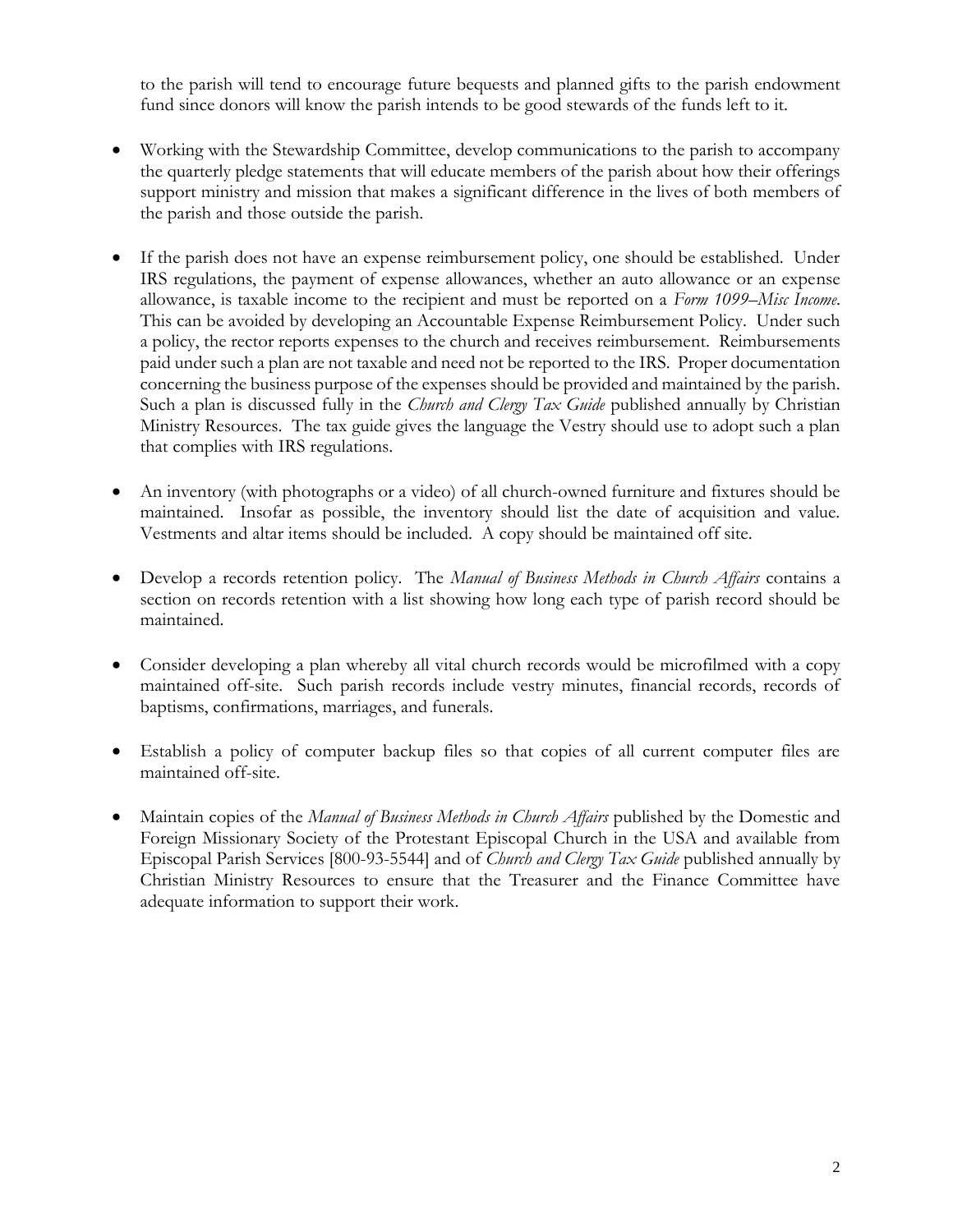# **Full Financial Disclosure to the Members of the Congregation**

As Treasurer, you are the steward of the financial resources of the congregation. Many members of the congregation may not be too interested in financial matters. Other may be very interested. In any case, full disclosure is the best policy. Giving the congregation more information than they want is better than giving them less. Giving them less may prompt some to wonder if you are hiding something from them.

# **Monthly: Keeping the Parishioners Informed about "How We Are Doing"**

Suggestion: Post the Vestry Minutes and the Monthly Treasurer's Report on the bulletin board where people can see them, if they wish

### **Annually: What kind of reports should we give them at the Annual Meeting?**

### Suggestions:

- Annual Financial Report of Revenues and Expenses showing the prior year budget and actual and the budget for the new year
- Balance Sheet showing all the assets, especially financial assets of the parish
- List all the accounts of the parish with year-end account balances at both the beginning of the year and end of the year
- Operating Account, Endowment Funds, and Special Accounts such as the Altar Guild Fund, ECW Fund, Flower Fund, Youth Group Fund, Rector's Discretionary Fund. All of these funds are funds of the parish, should be audited as part of the annual parish audit, and a report made on them at the annual meeting.
- If the parish has had a capital campaign, a report on those funds should be made each year until the funds have been fully used for the purposes of the capital campaign.
- A Listing of All Endowment Funds showing the name and purpose of each fund including whether the fund is restricted (by the donor) or designated (by the Vestry), stating who manages the funds (i.e., the Trustees), stating market value at the beginning of the year and end of the year and perhaps the original book (cost) value. Sometimes a brief history of a fund, if it known, stating when the fund was established and who the donor was will inspire others to remember the church in their wills.
- Detailed Pledge Report: A report showing the following information:
- Number of pledges for the new year
- The total dollar amount pledged for the new year
- Both the median pledge and the average pledge amount
- Detail showing how many pledges in different ranges
- Tell the number of new pledges this year, the number of pledges that increased, the number that stayed the same, the number that decreased, the number that were not recommitted, the number of non-pledging households.